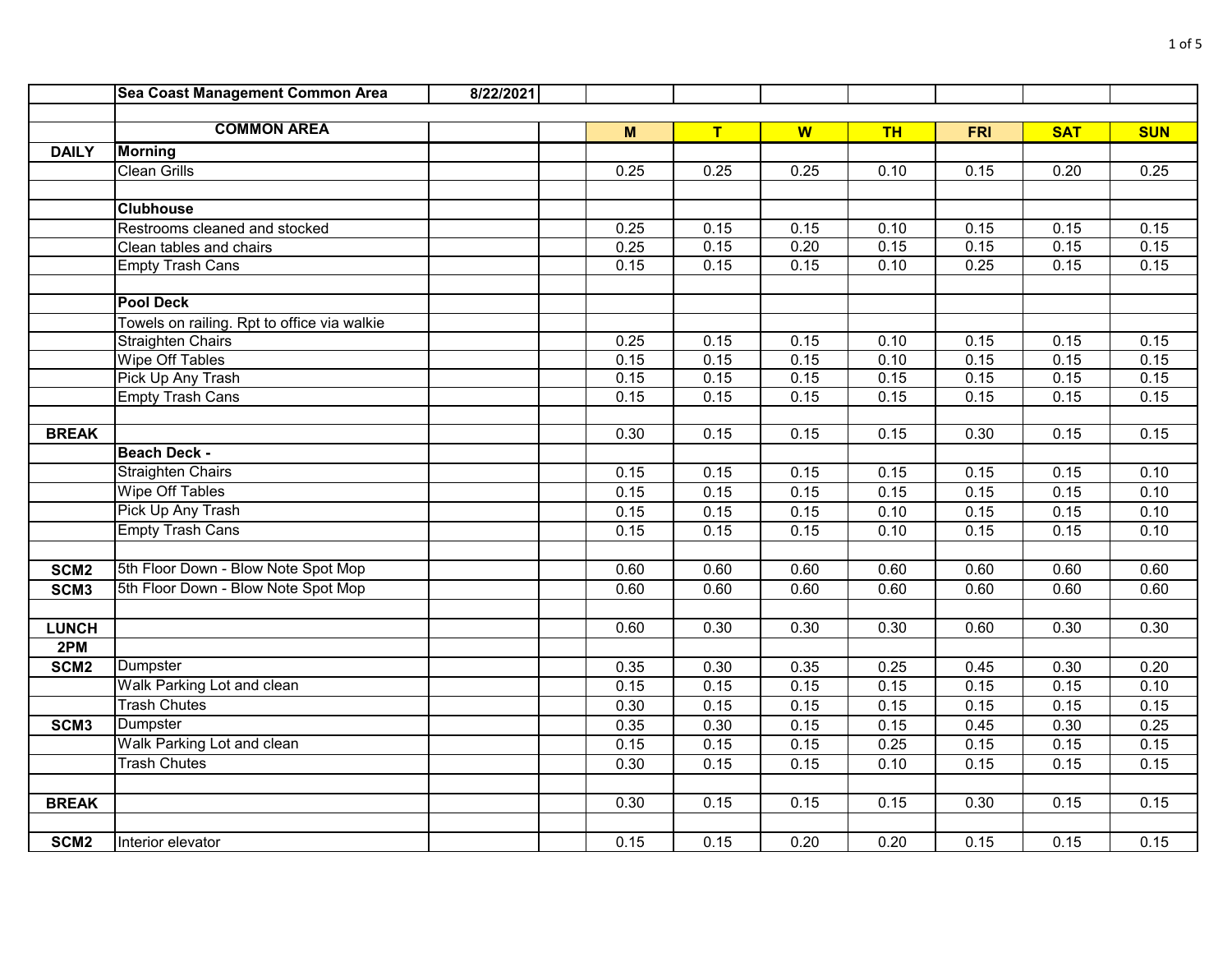|                         | Sea Coast Management Common Area | 8/22/2021 |      |      |      |           |            |            |            |
|-------------------------|----------------------------------|-----------|------|------|------|-----------|------------|------------|------------|
|                         |                                  |           |      |      |      |           |            |            |            |
|                         | <b>COMMON AREA</b>               |           | M    | T    | W    | <b>TH</b> | <b>FRI</b> | <b>SAT</b> | <b>SUN</b> |
|                         | Sign review                      |           | 0.15 | 0.15 | 0.15 | 0.10      | 0.15       | 0.15       | 0.15       |
|                         | Empty trash cans                 |           | 0.15 | 0.15 | 0.15 | 0.20      | 0.15       | 0.15       | 0.15       |
|                         | <b>Wipe Horizontal Surfaces</b>  |           | 0.15 | 0.15 | 0.15 | 0.15      | 0.15       | 0.30       | 0.40       |
|                         | <b>Wipe Handrails</b>            |           | 0.15 | 0.15 | 0.25 | 0.10      | 0.25       | 0.20       | 0.20       |
|                         |                                  |           |      |      |      |           |            |            |            |
| SCM <sub>3</sub>        | Interior elevator                |           | 0.15 | 0.15 | 0.20 | 0.10      | 0.15       | 0.15       | 0.15       |
|                         | Sign review                      |           | 0.15 | 0.15 | 0.15 | 0.10      | 0.15       | 0.15       | 0.15       |
|                         | Empty trash cans                 |           | 0.15 | 0.15 | 0.15 | 0.15      | 0.15       | 0.15       | 0.15       |
|                         | <b>Wipe Horizontal Surfaces</b>  |           | 0.15 | 0.15 | 0.15 | 0.15      | 0.25       | 0.30       | 0.40       |
|                         | <b>Wipe Handrails</b>            |           | 0.15 | 0.15 | 0.30 | 0.15      | 0.30       | 0.20       | 0.20       |
|                         |                                  |           |      |      |      |           |            |            |            |
|                         | <b>End of Day</b>                |           |      |      |      |           |            |            |            |
|                         | Umbrellas down                   |           | 0.15 | 0.15 | 0.15 | 0.10      | 0.10       | 0.10       | 0.10       |
|                         | Report to office                 |           | 0.30 | 0.20 | 0.15 | 0.10      | 0.30       | 0.15       |            |
|                         |                                  |           |      |      |      |           |            |            |            |
| <b>TWICE A</b><br>WEEK- |                                  |           |      |      |      |           |            |            |            |
| <b>MONDAY &amp;</b>     |                                  |           |      |      |      |           |            |            |            |
| <b>FRIDAY</b>           | <b>Clubhouse</b>                 |           |      |      |      |           |            |            |            |
|                         | Sweep & Spot Mop                 |           | 0.40 |      |      | 0.30      | 0.25       |            |            |
|                         | Clean Sliders Inside & Out       |           | 0.35 |      |      |           | 0.45       |            |            |
|                         | Wash Windows                     |           | 0.45 |      |      |           | 0.45       |            |            |
|                         | <b>RainX Windows</b>             |           |      |      |      |           |            |            |            |
|                         |                                  |           |      |      |      |           |            |            |            |
|                         | <b>Beach &amp; Pool Deck</b>     |           |      |      |      |           |            |            |            |
|                         | Sheila Shine Pool Railings       |           |      |      |      | 0.10      | 0.25       |            |            |
|                         | Sheila Shine Beach Showers       |           |      |      |      | 0.10      | 0.15       |            |            |
|                         |                                  |           |      |      |      |           |            |            |            |
|                         | SCM <sub>2</sub>                 |           |      |      |      |           |            |            |            |
|                         | Sanatize luggage carts           |           | 0.35 |      |      | 0.30      | 0.15       |            |            |
|                         | Clean Both sides of Door Glass   |           |      | 0.35 |      |           | 0.30       |            |            |
|                         | Clean windows In/Out             |           | 0.40 |      | 0.30 |           | 0.45       |            |            |
|                         | <b>Sheila Shine Elevators</b>    |           | 0.40 |      |      | 0.20      |            |            |            |
|                         | Sheila Shine Trash Chutes        |           | 0.45 |      |      | 0.30      |            |            |            |
|                         |                                  |           |      |      |      |           |            |            |            |
|                         | SCM <sub>3</sub>                 |           |      |      |      |           |            |            |            |
|                         | Sanatize luggage carts           |           | 0.35 |      |      | 0.30      |            |            |            |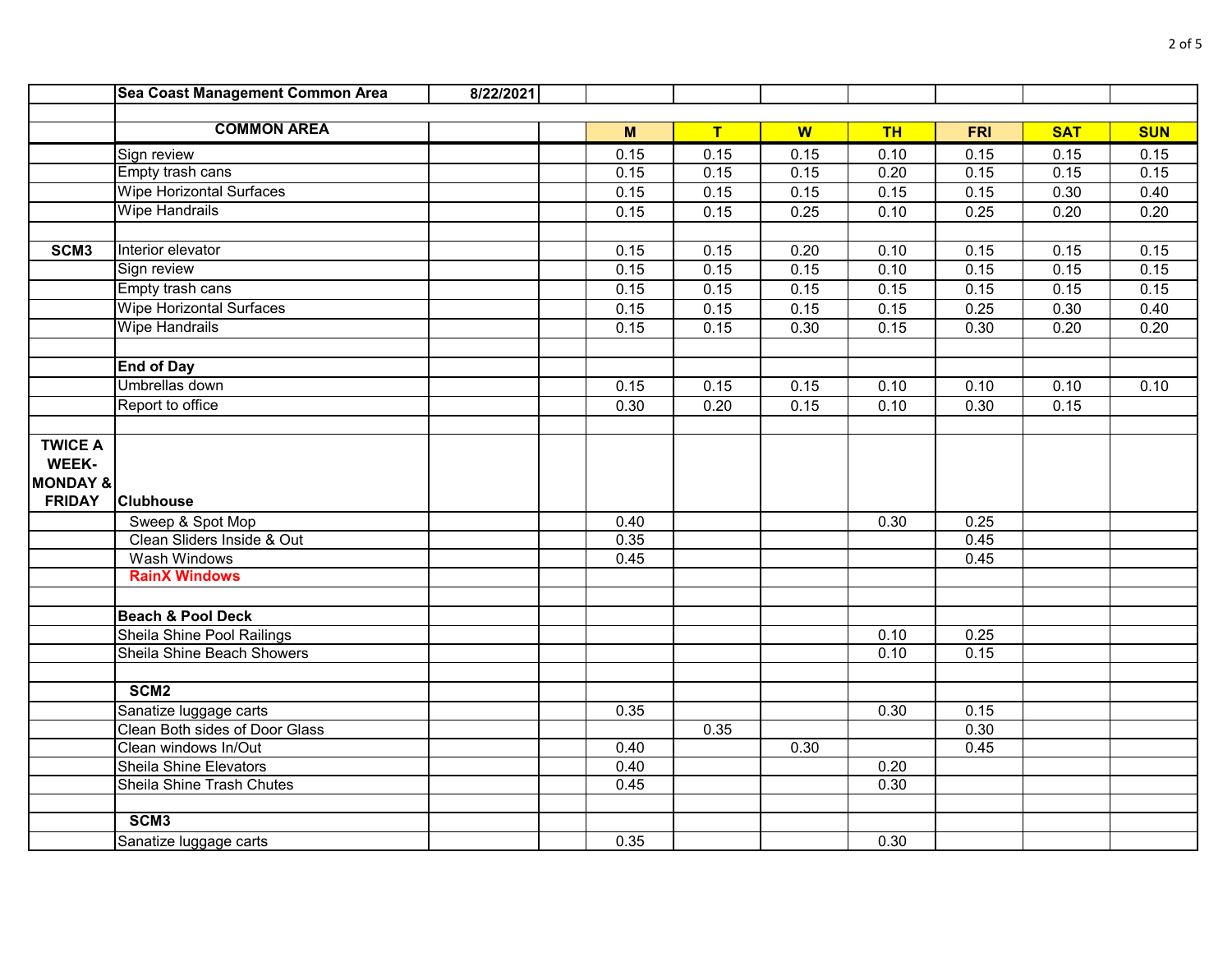|               | Sea Coast Management Common Area | 8/22/2021 |      |                |      |           |            |            |            |
|---------------|----------------------------------|-----------|------|----------------|------|-----------|------------|------------|------------|
|               |                                  |           |      |                |      |           |            |            |            |
|               | <b>COMMON AREA</b>               |           | M    | $\overline{T}$ | W    | <b>TH</b> | <b>FRI</b> | <b>SAT</b> | <b>SUN</b> |
|               | Clean Both sides of Door Glass   |           |      | 0.30           |      |           | 0.30       |            |            |
|               | Clean windows In/Out             |           | 0.40 |                | 0.30 |           | 0.45       |            |            |
|               | <b>Sheila Shine Elevators</b>    |           | 0.40 |                |      | 0.20      |            |            |            |
|               | Sheila Shine Trash Chutes        |           | 0.45 |                |      | 0.30      |            |            |            |
|               |                                  |           |      |                |      |           |            |            |            |
|               | <b>Laundry Rooms</b>             |           |      |                |      |           |            |            |            |
|               | Sweep-Spot Mop                   |           | 0.60 |                |      |           | 0.60       |            |            |
|               | <b>Empty Trash Cans</b>          |           | 0.35 |                |      |           | 0.30       |            |            |
|               | Wipe Horizonal Surfaces          |           | 0.55 |                |      |           | 0.55       |            |            |
|               | Ducts cleaned out                |           | 0.55 |                |      |           | 0.45       |            |            |
|               |                                  |           |      |                |      |           |            |            |            |
| <b>ONCE A</b> |                                  |           |      |                |      |           |            |            |            |
| <b>WEEK</b>   | <b>TRASH-Monday</b>              |           |      |                |      |           |            |            |            |
|               | Consolidate Bulk                 |           | 0.45 |                |      |           | 0.50       |            |            |
|               |                                  |           |      |                |      |           |            |            |            |
|               | <b>Kitchen-Sunday</b>            |           |      |                |      |           |            |            |            |
|               | Clean Kitchen                    |           |      |                |      |           |            |            | 0.35       |
|               | Clean out window/tracks          |           |      |                |      |           |            |            | 0.15       |
|               | Clean out Refrigerator           |           |      |                |      |           |            |            | 0.20       |
|               | Clean out Microwave              |           |      |                |      |           |            |            | 0.20       |
|               | <b>Office</b>                    |           |      |                |      |           |            |            |            |
|               | <b>Empty Trash</b>               |           | 0.15 |                |      |           |            |            | 0.10       |
|               | Clean floor                      |           |      |                |      |           |            |            | 0.30       |
|               | <b>Spring Clean</b>              |           |      |                |      |           |            |            |            |
|               |                                  |           |      |                |      |           |            |            |            |
|               | <b>Trash</b>                     |           |      |                |      |           |            |            |            |
|               | Deodorize chutes                 |           |      | 0.60           |      |           | 0.60       |            |            |
|               |                                  |           |      |                |      |           |            |            |            |
| 1ST OF        |                                  |           |      |                |      |           |            |            |            |
| <b>THE</b>    |                                  |           |      |                |      |           |            |            |            |
| <b>MONTH</b>  | <b>Light Testing - Mthly</b>     |           |      |                |      |           |            |            |            |
|               | <b>Exit Lights</b>               |           |      |                |      |           |            |            |            |
|               | <b>Building Lights</b>           |           |      |                |      |           |            |            |            |
|               | <b>Entrance Lights</b>           |           |      |                |      |           |            |            |            |
|               | <b>Atrium Lights</b>             |           |      |                |      |           |            |            |            |
|               | <b>Flag Light</b>                |           |      |                |      |           |            |            |            |
|               | <b>Stairwell Lights</b>          |           |      |                |      |           |            |            |            |
|               | <b>Emergancy Lights</b>          |           |      |                |      |           |            |            |            |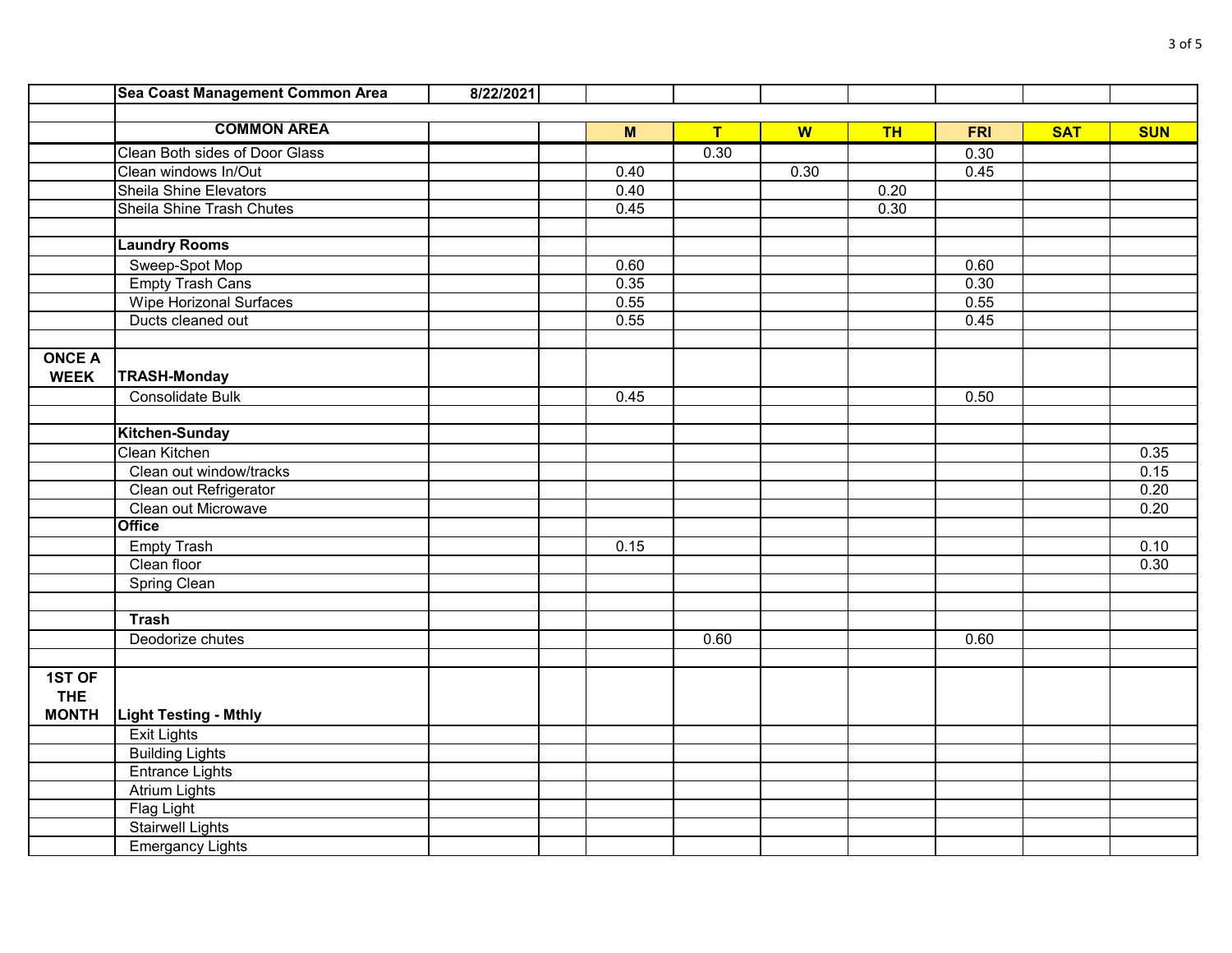| <b>ISea Coast Management Common Area</b> | 8/22/2021 |   |              |          |            |                   |            |
|------------------------------------------|-----------|---|--------------|----------|------------|-------------------|------------|
|                                          |           |   |              |          |            |                   |            |
| <b>COMMON AREA</b>                       |           | M | <b>B.A.A</b> | ŦЦ<br>ıп | <b>FRI</b> | <b>SAT</b><br>oni | <b>SUN</b> |
|                                          |           |   |              |          |            |                   |            |